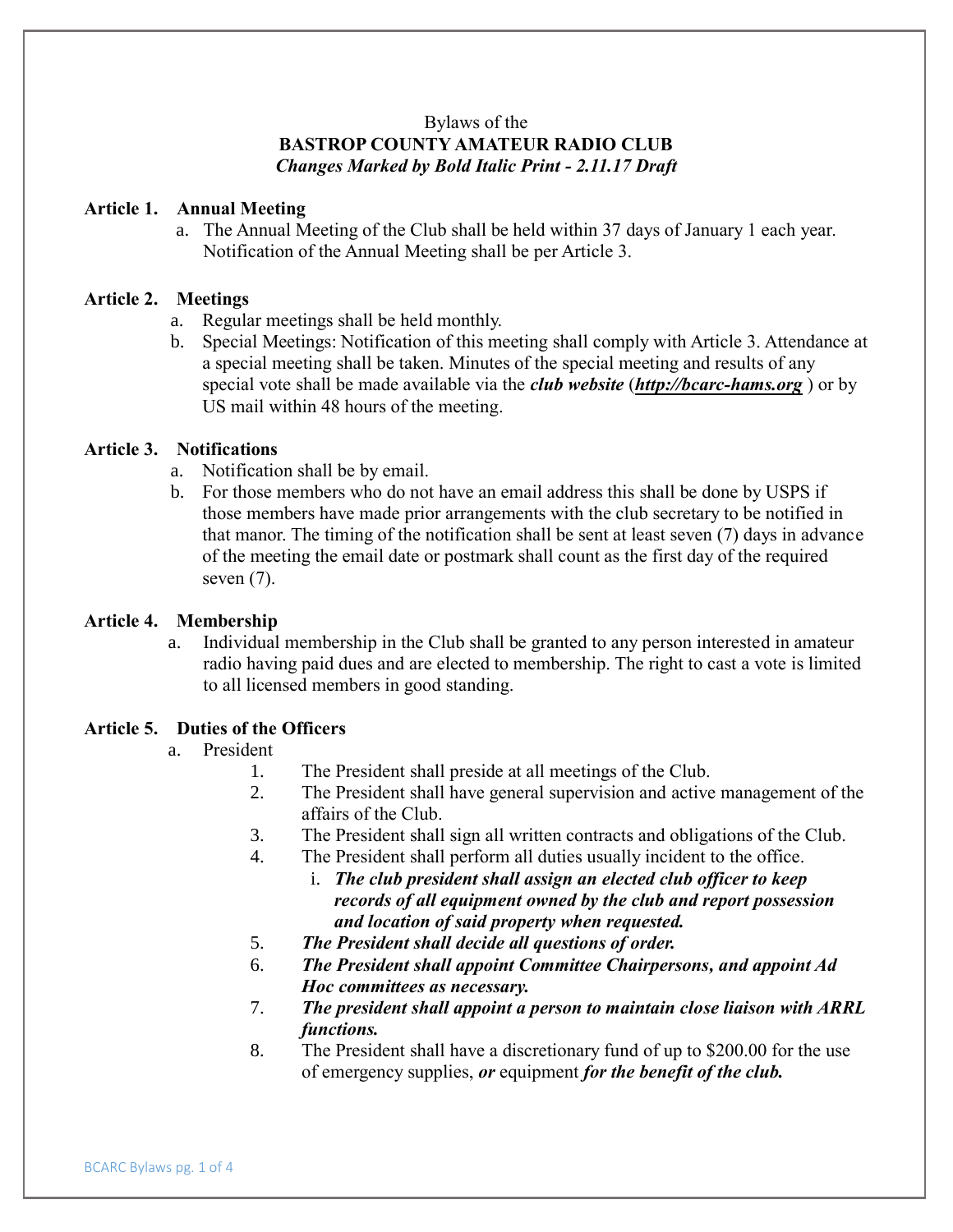- b. Vice-President
	- 1. The Vice-President shall, in the absence of the President, preside at any meetings of the Club and have the same power and responsibility *as* the President.
	- 2. The Vice-President shall perform such duties as directed by the President.
- c. Secretary
	- 1. The Secretary shall keep the records of meetings, including attendance (sign-in) sheets, keep a current email and mailing list of members, and give notice of all meetings in accordance with the Constitution *and Bylaws.*
	- 2. The Secretary shall perform such duties as directed by the President.
- d. Treasurer
	- 1. The Treasurer shall collect dues, pay bills, keep fiscal records of the Club, prepare and present financial reports at monthly and annual meetings.
	- 2. The Treasurer is responsible for signing all checks, co-signing all legal documents.
	- 3. The Treasurer shall perform such duties as directed by the President.
- e. Sergeant-at-Arms
	- 1. The Sergeant-at-Arms shall maintain order at all meetings, oversee the acceptance of *materials and equipment* offered to the Club, *and* recommend action to the club for the disposal of equipment or materials.
	- 2. The Sergeant-at-Arms shall perform such duties as directed by the President.

### **Article 6.** *Membership* **Dues**

- a. Membership Dues *shall be collected* on January 1 of each year in accordance with the provisions of Article 5 of the Constitution *with* the purpose of providing funds for *the* expenses and operations of the Club.
- b. Dues shall be prorated *monthly* for NEW members for the remaining period of the *calendar* year.

# i. *Prorated dues shall be rounded up to the nearest dollar. [(\$20/12)x(13- Month)]*

- c. Members whose dues are paid *and comply with article 4* are considered "members in good standing" and are eligible to vote. Dues may be paid in *cash, by check, or electronically but may not be paid by* "in kind" services.
- d. If deemed necessary, special assessments may be made in order to fulfill the purposes of the Club. Special assessments shall be in writing and presented to the Club at either a Special Meeting as defined in Article 2, or at a regular monthly meeting depending on the circumstances for such assessment.
- e. No officers or members shall receive salaries or compensation of any kind, ("monetary or in kind") for their services *rendered to the Club*. There shall be no dividends to the members of the Club.
- f. The fiscal year of the Club shall correspond to the calendar year.

## **Article 7. Donations**

- a. Funds Cash donations
	- 1. Cash donations shall be expended as designated by the donor *within (2)*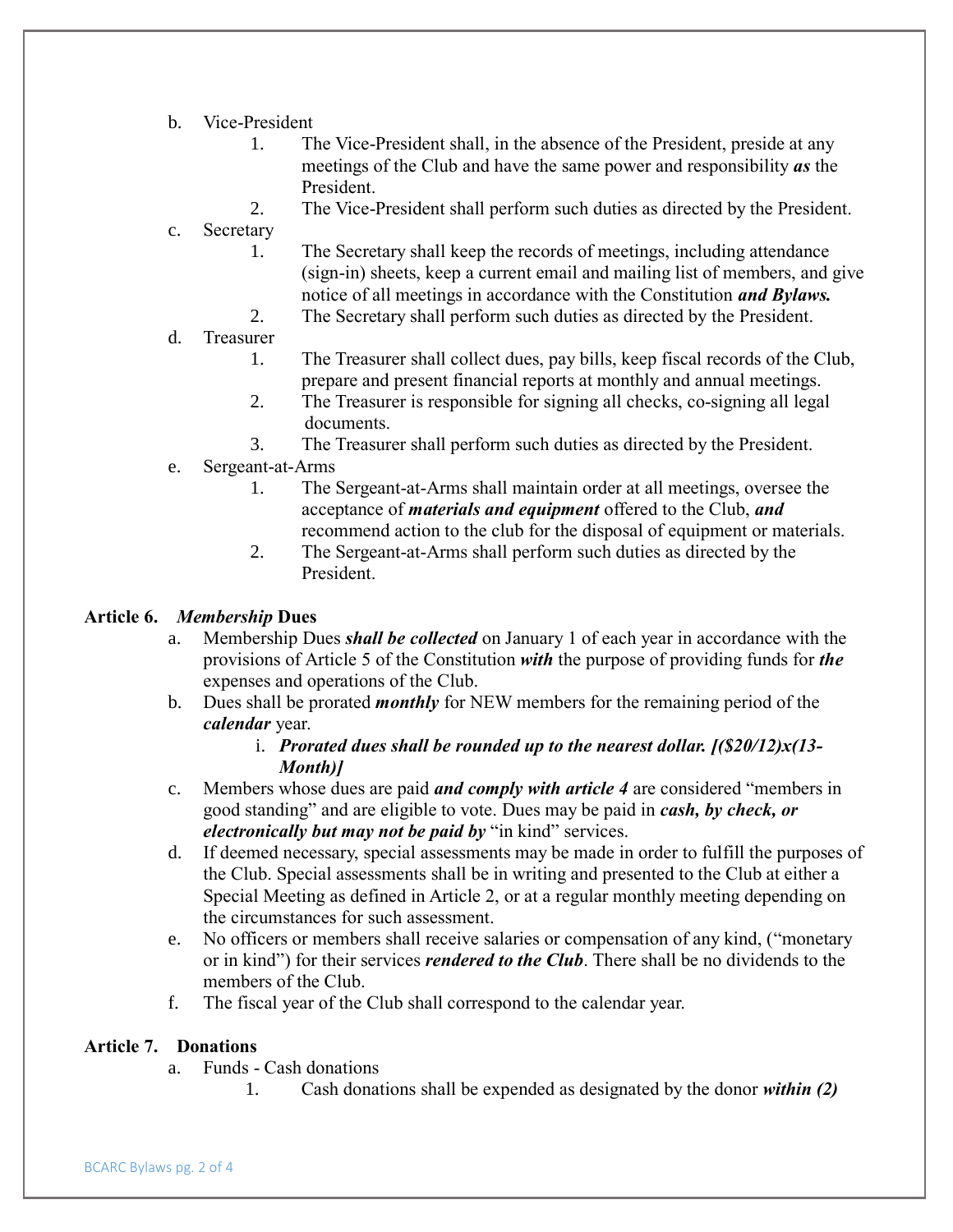*years of the donation***.** If no designation is made, *or the two-year period has elapsed,* the funds shall be included in the general fund *of the Club.* 

- 2. *The Treasurer shall acknowledge* all donations in the annual financial report and unless the donor wishes to remain anonymous, the donation and the donor shall be listed.
- b. Equipment Equipment donations shall be made in the following manner:
	- 1. All donations of equipment shall be reported to the Sergeant-at-Arms, or *other elected club officer.*
	- 2. A full report of the material/equipment donated shall be made to the Club at its next regularly scheduled meeting.
	- 3. Disposal of any equipment owned by the Club shall be the decision of the Club by vote at a regularly scheduled meeting.

c. *Club Funds - Funds that are requested to be donated to charities or other organizations must be presented in writing to the President's Committee, as defined in Article 10, for consideration and approval. Upon Board approval, the request shall be presented to the general membership at the next official club meeting, either regular or special, with a quorum.*

## *Article 8. Fund Appropriations*

- a. *Any request for monies of a sum exceeding \$300 shall be voted on by the general membership at an official club meeting, either regular or special, with a quorum.*
- b. *Any request for monies of a sum exceeding \$300 shall be presented to the general membership at least fifteen (15) calendar days before a vote can take place.*
- c. *Such money requests shall be made either in person at a meeting, or by electronic or US mail service.*
- d. *Full membership shall be notified of an upcoming appropriation vote either in person at a meeting, or by electronic or US mail service.*
- *e. In the case of replacement or repair of preexisting club property, either including but not limited to repeater equipment, the President's Committee, as defined in Article 10, may appropriate funds at their discretion, even if exceeding \$300, to replace said equipment with a comparable item or pay for repairs to said equipment.*
	- *i. If equipment replacement is necessary, a like or comparable item shall be purchased at current market value. If any equipment upgrades or substantial feature additions are proposed, the appropriation request shall be presented to the Club as defined in above Sections a-d.*
	- *ii. This section is intended to empower the President's Committee to take necessary steps to maintain the repeater system or any other Club feature in continued constant operation as quickly as possible, but does not grant the President's Committee power to unilaterally add new items or equipment to Club inventory without the approval of the general membership.*

### **Article 9.** *Fund Raising Committee*

a. *This Ad Hoc committee shall consist of up to three (3) volunteer members plus the appointed chairman and shall manage the club's efforts to raise operating funds, through solicitation, planning, and executing any activity to strengthen the financial stability of the Club. They shall report to the president.*